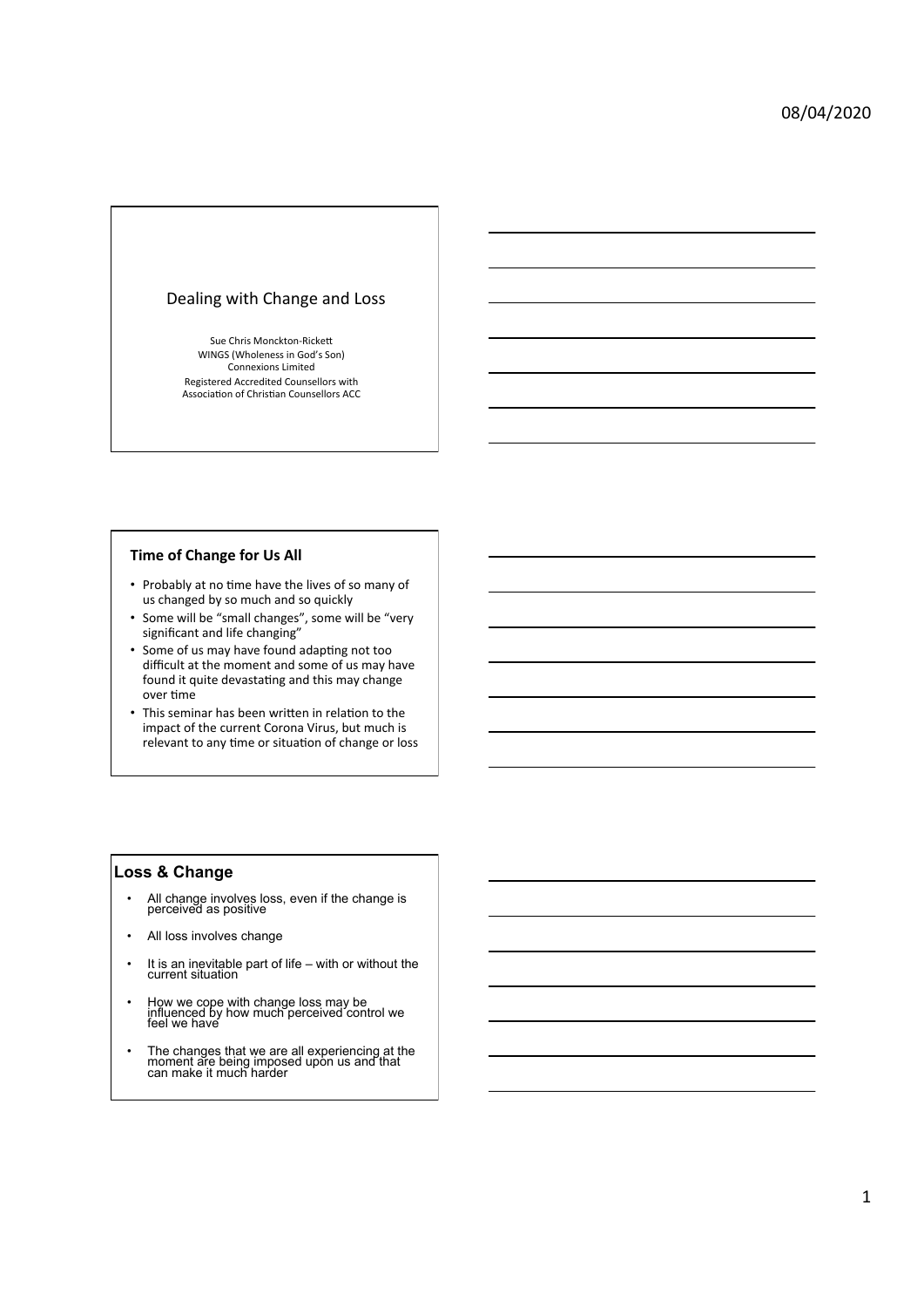### **Pause**

- In your own time you may want to think about:
	- –How many changes and losses you have experienced and hopefully negotiated
	- –How much and what has changed in your life in the last few weeks?
	- $-$  What do you think is going to change in the next few weeks?
	- How in control of your life do you feel?

#### **Our Thoughts and Questions in Times of Change?**

- Change? What Change?
- OK so something is / has changed Can I cope?
- What impact will this have? How will it affect
- me? • This is bigger than me  $-$  How it is affecting others - people I know / society?
- How long is this change going to last?
- What will the future look like?
- Do I think I will be able to adapt and cope?
- Who am I?

### **What Loss / Change Events?**

- In the current circumstances they could be:
- Death
- Loss of relationship / physical presence / sharing activities / work / clubs
- Loss of employment and financial security
- Loss of role / sense of belonging / being able to provide the care and support as we normally would
- $\cdot$  Loss of health mental and physical
- Loss of things we had planned / significant events weddings, celebrations, new role, school leaving events, etc.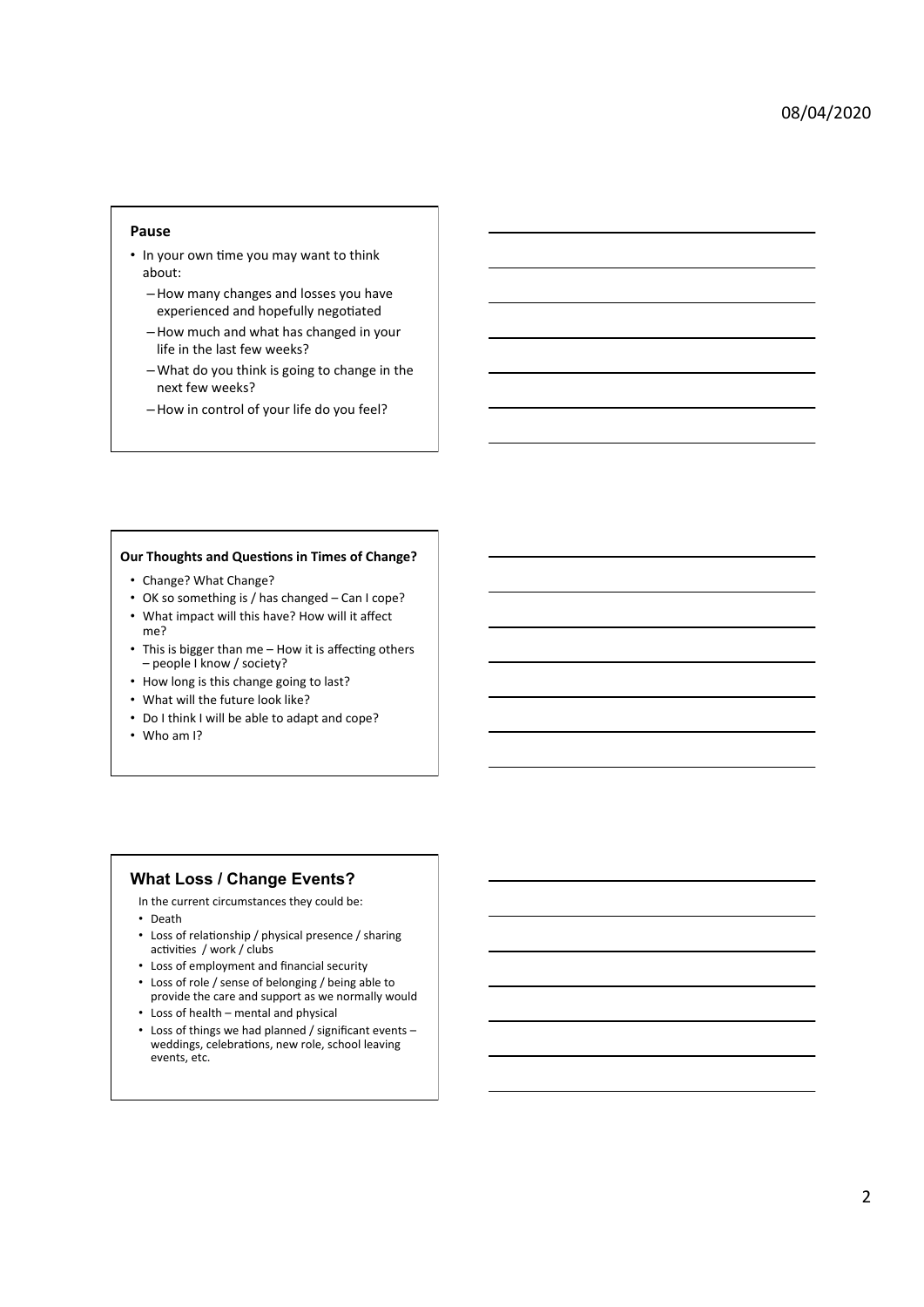### **What Loss / Change Events?**

- Loss of hopes / dreams how will the world look after this – will a planned future be possible?
- In the middle of the Corona Virus - many of the normal changes / losses will be happening i.e. illness, deaths
	- many of the expected / perhaps hoped for changes will not be happening - new job, moving house, new school etc.

## **Loss, Bereavement, Grief and Mourning**

- Loss the fact that you no longer have or have less of someone or something
- Bereaved literally means which means "torn apart."
- Grief the response of internal intense emotions, feelings and thoughts experienced following a loss - this is internal
- Mourning takes our internal grief and externalizes It may be shared and social i.e. rituals, ceremonies, or more personal being allowed to cry, talk about the loss

### **The many faces of loss**

- All loss has an affect on us
- Enforced changes can be a great cause of anxiety
- Our history involves losses and these may affect how we deal with current and later losses
- The reaction to loss is grief- this is a natural reaction, but can be a confusing, painful, frightening and messy
- Grief is something that has to be worked through & is dangerous to repress or ignore. People are currently in survival mode, but in the longer term they will need to process the loss if they are to stay mentally healthy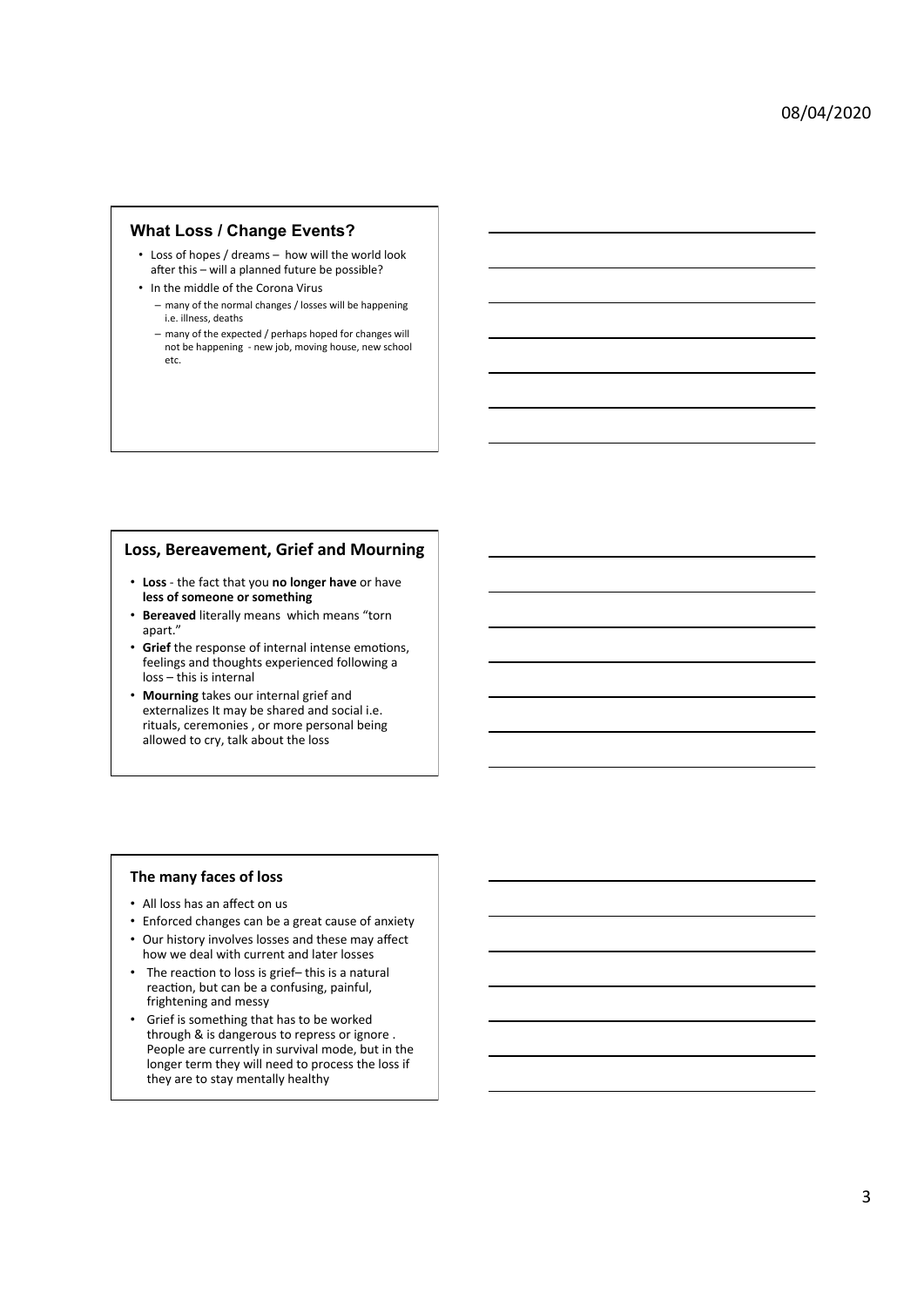### **The many faces of loss**

- Rabbi EARL GROLLMAN "Grief is not a disorder, a disease or sign of weakness. It is an emotional, physical and spiritual necessity, the price you pay for love. The only cure for grief  $\overline{\phantom{a}}$  is to grieve."
- Processing grief takes energy and is stressful
- All grief is individual and experienced differently, but there are some common features. The fact that we process grief in different ways is especially important when we are in enforced isolation with others

#### **What do we feel / experience?**

Feelings come in waves, will mixed up and there our times of complete normality • helplessness 

- disbelief / unreal • anger
- hopelessness
	- out of control
- overwhelming sadness • elation or relief
- fear

• guilt 

- betrayal
- confusion
- shocked
- sadness
- strange physical symptoms
- sense of injustice
- Why ME? Why THEM
- "Am I going mad?"

# **What do we experience?**

- numbness
- denial
- switching off emotions lower immune system
- searching for answers physical pain / illness
- going over & over
	- disturbed sleeping or eating

• sensing a presence • anxiety / panic attack

- absent mindedness
- treasuring or avoiding reminders
- hallucinations

events • restless activity • crying 

- hearing voices
- 

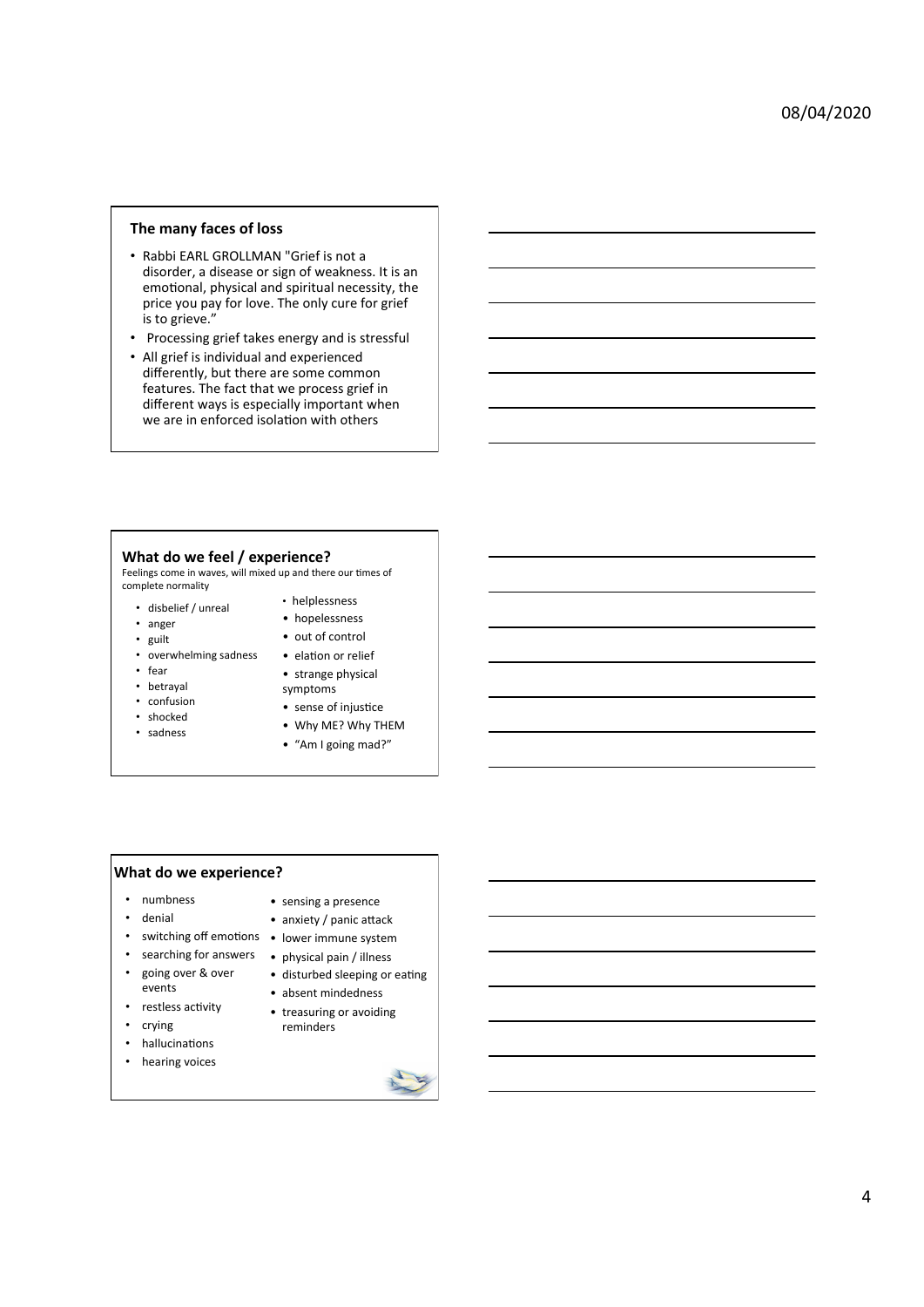### **Trauma**

- We may experience traumatic reactions to sudden change / loss
- This may also activate previous unprocessed trauma
- In most cases trauma reactions will pass in  $time - usually$  a month or so
- If not then people may need to look for further help

#### **The Purpose Grief**

- Our mechanism for coping with loss
- No rigid timetable
- No linear stages the reactions to grief are more cyclical and can be experienced at the same time and in any order
- Tasks (adapted from J.William Worden)
	- To accept the reality of the loss
	- To work through the pain of grief
	- To adjust to a changed life
	- $-$  To find the right place in our emotions for that which we have lost and move on with life.
- But not always a straightforward process

#### **Working Through Loss and Grief**

- Be real with yourself and GOD no "oughts" or "shoulds" when it comes to how we feel
- 
- Find ways to express your feelings safely
- Try to avoid making major decisions, unless forced upon you
- May help to list the changes you have / are experiencing and think about how you negotiated<br>them what helped?
- Be realistic about what you can and cannot do in these circumstances challenging false guilt
- Look after your physical health sleep, eating, physical exercise
- Listen to each other especially the people you are<br>
sharing a confined space with. Accept & try understand how each of you needs to process loss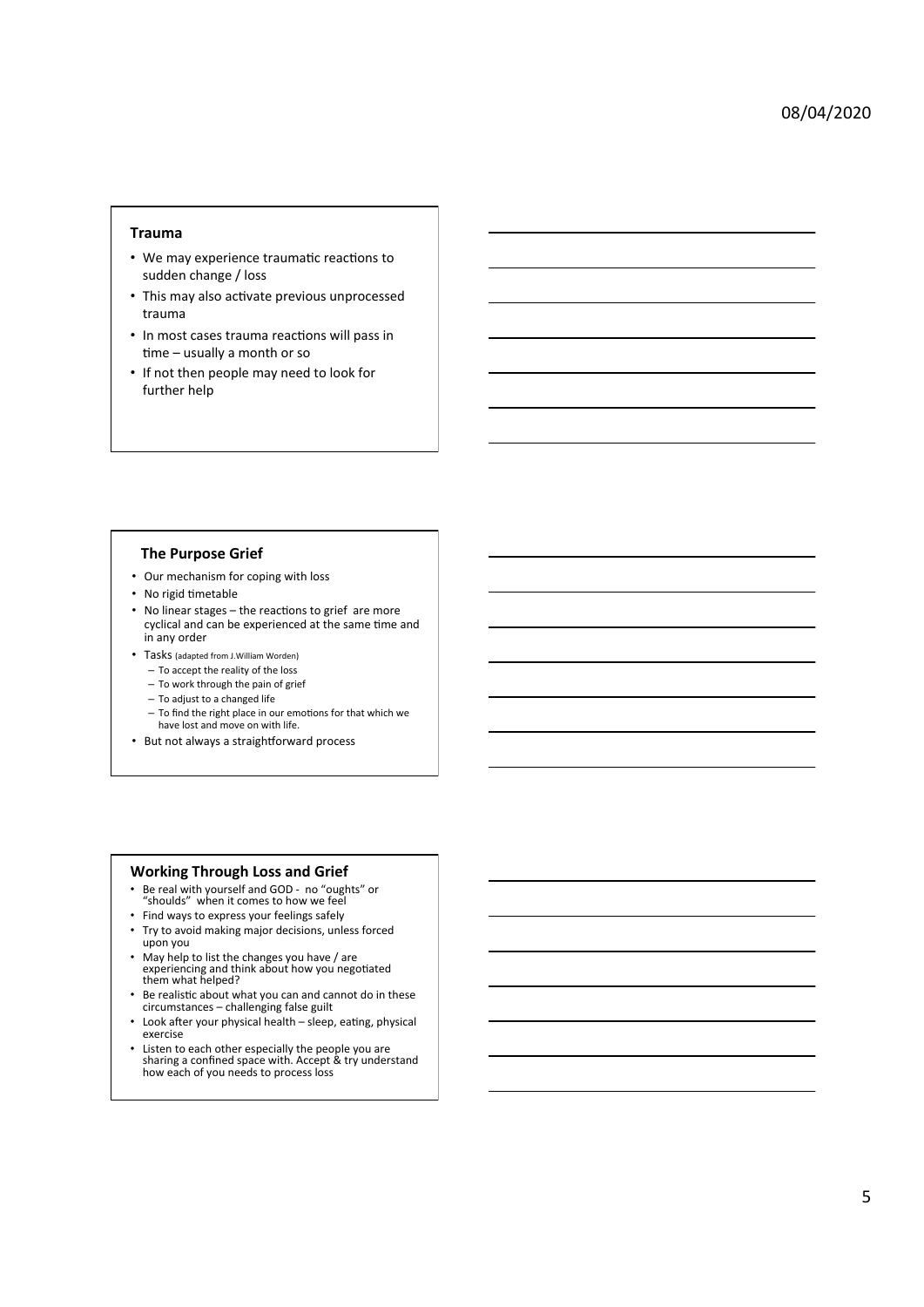### **Working Through Loss and Grief**

- Maintain contact with the outside world
- Find things that you can do that are an expression of who you are. We may have lost a role and so holding onto our identity, what makes me "me" is important i.e. writing, drawing, playing an instrument, making a cake, gardening, etc.
- Find things that are relaxing and enjoyable for you
- Try to make some plans even if only small so that there is a sense of gaining some control over our own life

#### **Anticipatory Grief**

- Anticipatory Grief waiting for / expecting a loss, whilst living with on-going losses
- In addition to current losses, people may be expecting more loss, although may not know when  $-$  job, business, family members who are ill etc.
- The impact
	- The on-going & no end-point wears people down
	- $-$  The powerlessness of watching without being able to change
	- $-$  Feelings of Frustration / trapped
	- $-$  Anxiety "waiting for an event"



### **How Can We Help Others Through Change** and Loss?

- Be a listening ear and a presence phone, on-line
- Help people to express their feelings and talk out their concerns.
- You do not have to have the answers trite answers are worse than no answer
- But allow people space and time
- Do not judge other's emotions, reactions, responses - encourage them that grief reactions are normal (they are not going mad)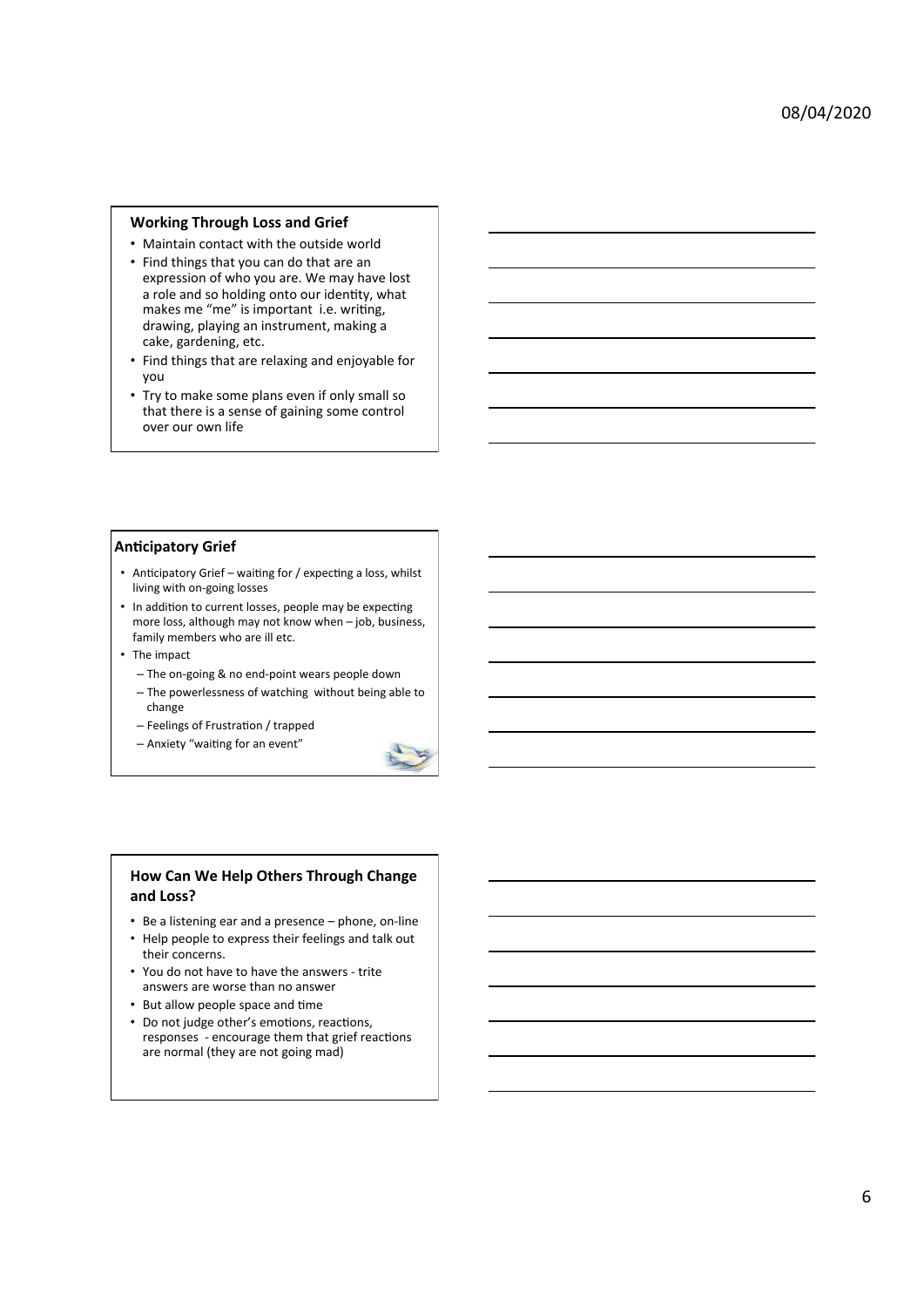## **How Can We Help Others Through Change** and Loss?

- Don't get into theological debates to justify God.
- Encourage them to take care of themselves.
- Show that you care
- Pray for them
- Know when to and where to refer /suggest further help.
- Look after yourself you too are going through change and loss at this time.

The friend who can be silent with us in a moment of despair or confusion, who can stay with us in an hour of grief and bereavement,

who can tolerate not knowing... not healing, not curing...

that is a friend who cares.

**Henri Nouwen**



# Where is God?

"Meanwhile, where is God? This is one of the most disquieting symptoms. When you are happy ... You will be, so it seems, welcomed into his arms. But go to him when your need is desperate, when all other help *is* vain, and what do you find? A door slammed in *your face, and a sound of bolting and double bolting* on the inside. After that, silence. ..."

C.S.Lewis "A Grief Observed"

But in time CS Lewis got beyond this grief